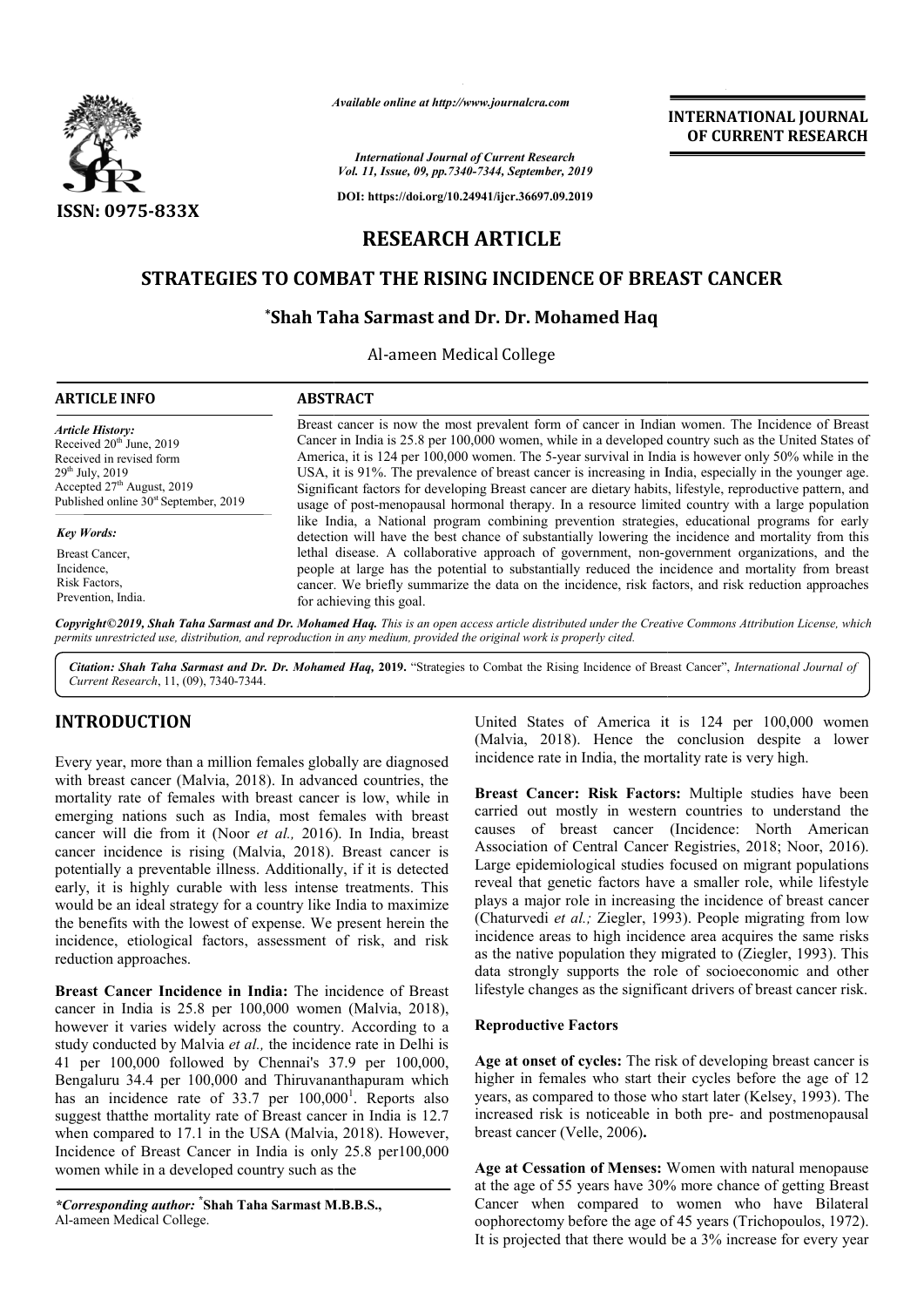delay after the age of 45 to age at menopause (Trichopoulos, 1972). The delay in menopause leads to prolonged exposure to endogenous hormones and continued ductal epithelium hyperplasia (Velle, 2006; Trichopoulos, 1972).

**Duration and frequency of cycles:** Reduced duration of each cycle may be associated with higher risk (Garland, 1998). According to some studies, conversely, longer duration between cycles, and irregular cycles seem to decrease the risk ('Garland *et al.,* 1998). This phenomenon may be related to the duration of the luteal phase, where the levels of both estrogen and progesterone are elevated.

Parity: Full-term pregnancy before the age of 20 is linked to decreased risk of developing breast cancer (Haq, 2009; https://www.cancer.net/cancer-types/breast-cancer/risk-factorsand-prevention).This is likely due to the maturation of glandular epithelium of the mammary cells, that occurs in the first pregnancy (Russo *et al.,* 1982). Nulliparous women have a higher risk of breast cancer as compared to multiparous women (Russo *et al.,* 1982). Additionally, late first pregnancy increases the risk. Use of in-vitro fertilization which requires exogenous hormones administration to facilitate pregnancy may also increase the risk of breast cancer (Russo, 1982).

**Spacing of parturition:** The risk of developing Breast cancer is decreased with every childbirth. This is further magnified with each subsequent birth, especially if they are closely spaced (Rosner, 1994).

Lactation: Lactation appears to have a beneficial effect in reducing the risk of breast cancer. It is partly dependent on the duration and the number of children who are breastfed (Lane-Claypon, 1926; Romieu, 1996). The risk reduction appears to be 50 % for a female who breastfed each child for two years or more (Romieu, 1996; Heck, 1997).

**Hormonal Supplements:** Exposure to exogenous hormones as hormone replacement therapy leads to increased risk of breast cancer (March Banks, 2002). Soroush et al. report that oral contraceptives do not contribute to breast cancer risk, except when used in teenage years (Soroush *et al.,* 2016).

Genetic Factors: Only a minority of breast cancers are driven by genetic mutation. In the developed countries of the west such as the United States of America, BRCA-1 and BRCA-2 accounts for about 15% of all breast cancer (Keaneth Offit, 2006). These are the most frequently seen autosomal dominant oncogenes. Patients who Inherit them are at 25-80% risk of developing breast cancer (Godet, 2017; Somasundararn, 2010). In India,very limited number of studies have been done on BRCA-1 and BRCA-2 gene mutation incidence.

### **Non-Hormonal Factors**

**Diet and Exercise:** One of the lifestyle factors which have been studied extensively is the influence of diet on the risk of breast cancer (Hoskins, 1995). The women who gain weight in the middle age years have anincreased risk of breast cancer (McTierman, 2003; Holmes). Additionally, maintaining one's weight or losing weight also decreases the risk of breast cancer (Holmes).

**History of Evolution of Breast Cancer:** The present breast cancer growth hypothesis suggests that duct cell develops

hyperplasia that transforms into atypical hyperplasia, progressing further to in situ cancer, and lastly invasive cancer (Alfred, 2000). Cancer becomes clinically noticeable at 1 cm and radio graphically at 1 mm (Constance, 2005). The transition from an ordinary cell to the clinically noticeable cancer requires many years. This long duration gives us many chances to stop this progression and prevent the development of the invasive disease (Alfred, 2000).

**Risk Assessment:** The first step in determining appropriate risk reduction is the assessments of the risk. Ideally prevention measures should be tailored based on individual's risk. Thereare two most commonly used models to determine the risk of an individual. The Gail model was developed from the data of US cancer registries, and it incorporates age, previous breast biopsy age at first live birth, first degree relative with breast cancer, and atypical hyperplasia on any previous breast biopsy (Gail, 1989; Augustine *et al.,* 2015). The Gail model does not give adequate significance to family history. The other model which is available, is the Claus model which factors family history in evaluating an individual's risk for breast cancer (Claus, 1993). One could use the Claus model when there is a family history of breast cancer, or in the absence of family history, Gail model could be used (Augustine, 2015; Claus, 1993).

**Disease Prevention Strategies:** The fact that breast cancer evolves gradually makes it possible to offer interventions at different stages. We have a decent understanding of the risk factors ranging from the hormonal, nutritional, and additional lifestyle factors (Haq, 2009). Appropriate interventions to lower the risk factors from diet, exercise, weight management, reproductive pattern, breast-feeding habits to medication and surgical procedure can all be used in an appropriate manner based on the risk of the individual. The first step of courses is risk assessment, especially for the individual who is at high risk of developing the disease. General measures of nutrition, exercise are applicable to all.

**Manipulating natural hormonal pattern:** *We know vigorous exercise starting at a young age delays the onset of menarche or leads to an anovulatory cycle which can decrease the risk of breast cancer* (Bernstein *et al.,* 1987). Early full-term pregnancy before the age of 20 reduces the risk, and this may not always be practical in thepresent-day society; however, lactation should be encouraged and practiced to decrease the risk. Avoiding post-menopausal hormonal therapy would also be beneficial in decreasing the risk (Rassouw *et al.,* 2002).

**Diet:** Multiple studies have evaluated the role of diet and specific dietary factors like fat (Haq, 2009). However, a consistent role of a specific diet has not been proven to reduce the risk of breast cancer. According to Chlebowski et al. the breast cancer risk is increased in women who had weight gain in the middle age years (Chlebowski, 2019). Avoiding the weight gain or reducing the weight decreases the risk (Chlebowski, 2019).

**Medication for Risk Reduction:** Raloxifene and tamoxifen are selective estrogen receptor modulators (SERM's) (Fisher *et al.,* 1998). They have shown to be effective in reducing the risk. These drugs reduced the risk by 38% They both are equally effective, but raloxifene is better tolerated and has lesser toxicity (Cummings *et al.,* 1999).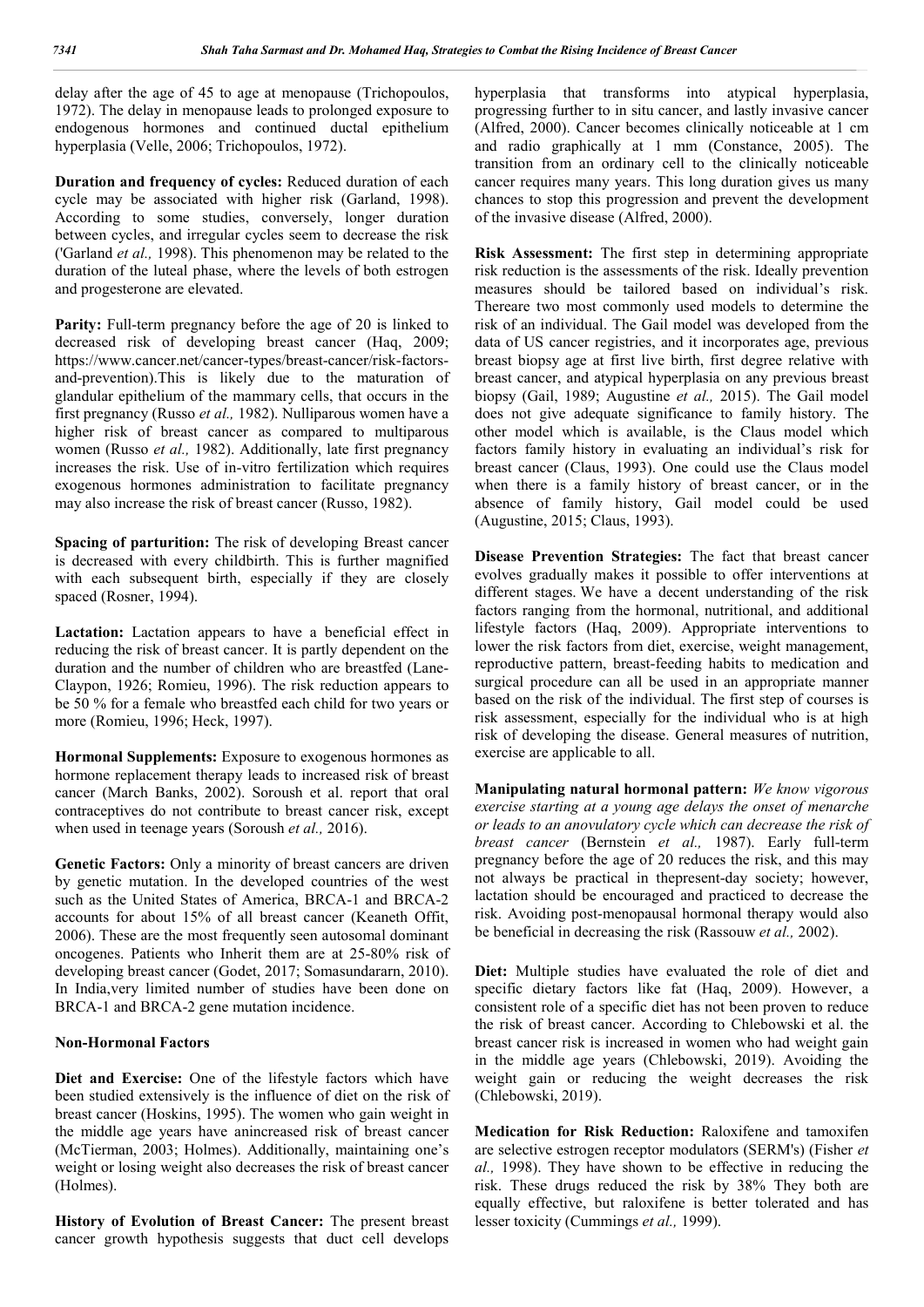#### **Table 1 summarizes the risk factors and proportionate risk.**

#### **Risk Factors for Breast Cancer (Table-1)**

| <b>RISK FACTORS</b>                                                                                                         | PROPORTIONATE RISK                                                                                                           |
|-----------------------------------------------------------------------------------------------------------------------------|------------------------------------------------------------------------------------------------------------------------------|
| <b>HORMONAL</b>                                                                                                             |                                                                                                                              |
| Age at menarche (Less than 12 years vs. more than 15<br>$years)^6$                                                          | Breast cancer risk increases slightly for each year (by about<br>$1.3\%$ ).                                                  |
| Age at menopause (Less than 45 years vs. more than 55<br>$years)$ <sup>6</sup>                                              | Breast Cancer risk each year later, menopause increases (by<br>about $3\%$ ).                                                |
| Age at first live birth (Less than 18 years vs. more than 30<br>vears or no live births) $6$                                | Risk of Breast cancer is increased by 1.9% when the first live<br>birth is after 30 years.                                   |
| Combined hormone replacement therapy in postmenopausal<br>(at least 5 years of use or current use vs. no use) <sup>18</sup> | Increases the risk of breast cancer by 1.32 %, with higher risk<br>associated with longer use.                               |
|                                                                                                                             |                                                                                                                              |
| NON-HORMONAL                                                                                                                |                                                                                                                              |
| <b>Family History</b>                                                                                                       | 2 times higher risk for women with more than one first-degree                                                                |
|                                                                                                                             | relative affected.                                                                                                           |
| Genetic Factor <sup>20</sup>                                                                                                | Account for 15% of all female breast cancers and 15%-20% of                                                                  |
| $BMI^{23,24}$                                                                                                               | all familial breast cancers.                                                                                                 |
|                                                                                                                             | Postmenopausal breast cancer risk is about 1.5 times higher in<br>overweight women and about two times higher in obese women |
|                                                                                                                             | than in lean women                                                                                                           |



#### **Surgical approach:**

**Total Mastectomy:** Women with very high risk, especially with BRCA 1-2 mutation would benefit from prophylactic mastectomy (Meijers *et al.*).

**Total Salpingo-Oophorectomy:** An alternate surgical approach of bilateral salphingo oophorectomy, if performed at or before the age of 40 in women with a very high risk of breast cancer, including BRCA 1-2 reduces risk by  $50\%^{35}$ . It also reduces the risk of ovarian and fallopian tube cancer by 80 to 90% (Rebbeck, 2004).

#### **Early detection strategies**

**Breast self-Examination:** Breast self-examination, a simple measure though not proven to be beneficial in a randomized controlled trial, could still be of value in a country like India where patients frequently present with large masses.

**Mammography:** Mammography Is widely used in western countries and has reduced the mortality and also has led to early detection, where management is simpler and more effective (https://www.cdc.gov/cancer/ breast/pdf/ Breast Cancer Screening Guidelines.pdf.). The current recommendation in the western world is, women age of 40-50 years should have annual mammography done and women age 50-74 once in two year (https://www.cdc.gov/ cancer/ breast/ pdf/BreastCancerScreeningGuidelines.pdf.). In India it may be difficult to recommend mammography for the entire country, however, urban women who are at higher risk should follow the guidelines recommended in the western countries (https://www.cdc.gov/cancer/breast/pdf/Breast Cancer Screen ingGuidelines.pdf ).

### **Conclusion**

Breast cancer is the leading cause of cancer-related death in women in India, the gradual nature of the development of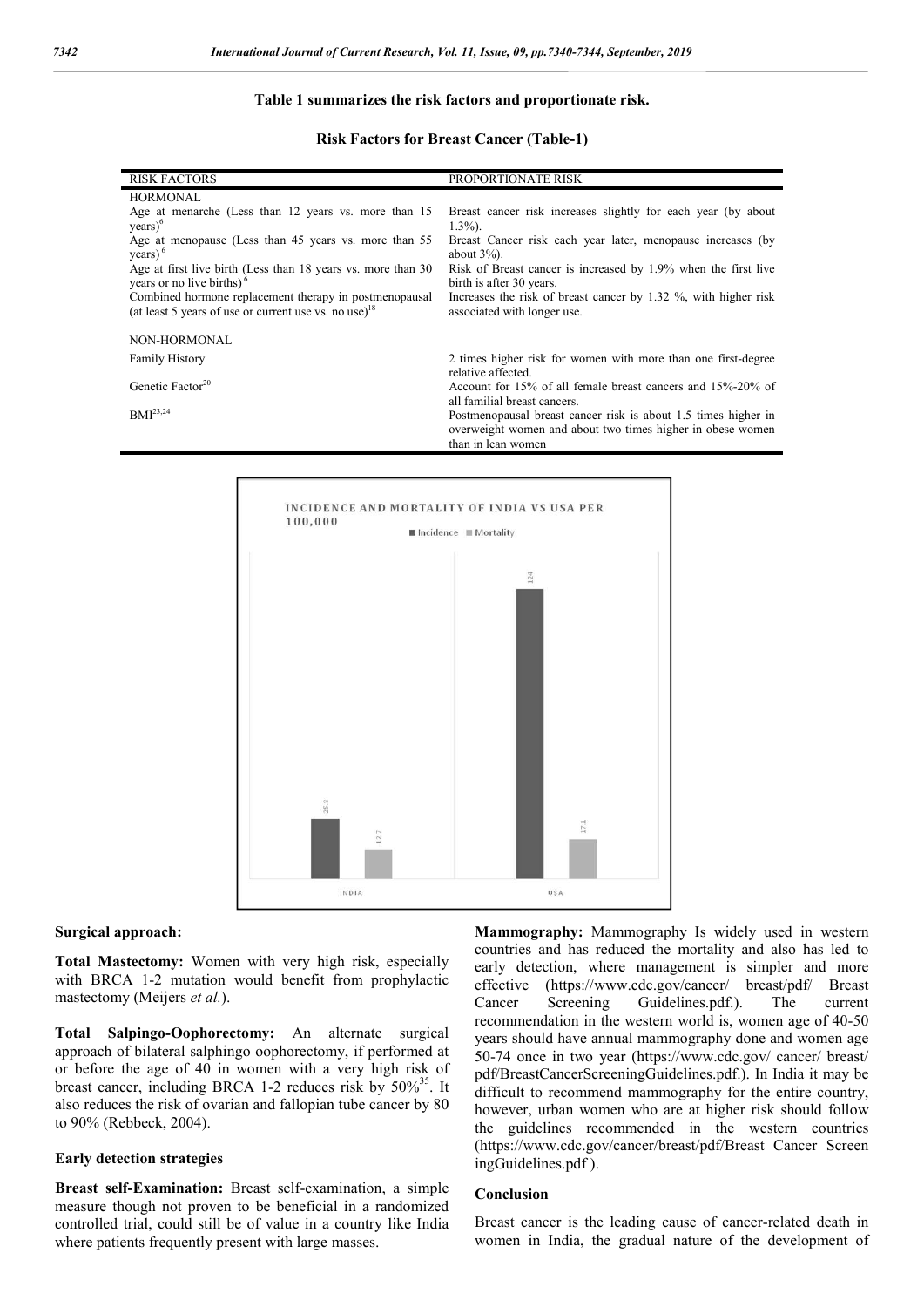breast cancer means there is an adequate interval of time at various stages to prevent it or either detect it. For a nation like India with limited health care resources and a population over 1 billion, a concentrated effort by government, nongovernment agencies, and the community at large to use all the resources in applying prevention and risk reduction strategies, particularly exercises weight management and breastfeeding can substantially reduce the disease burden. Women who are at high risk should follow the appropriate guidelines.

**Ethical Approval:** It is not applicable in this review.

**Consent:** It is not applicable in this review.

**Competing Interests:** Author have declared that no competing interest exists concerning this review.

## **REFERENCES**

- Malvia, S., Bagadi S.A., Dubey U. S. and Saxena, S. 2018. Epidemiology of breast cancer in Indian women. Asia-Pacific Journal of Clinical Oncology.1-7.
- Incidence: North American Association of Central Cancer Registries (NAACCR), 2018. Mortality: National Center for Health Statistics, Centers for Disease Control and Prevention, 2018.
- Noor, R.S, Haq, M.M., Noor, N. 2016.16(10): 1-11, Article no. BJMMR27345 ISSN:223 1-0614. NLM :101570965.
- Time Trends in Breast Cancer Among Indian women population- An Analysis of Population Based Cancer Registry Data Chaturvedi, M.Vaitheswaran. K.Satishkumur. K. et al. Indian J Surg Oncol (201 S) 6:427.
- Ziegler RG. Hoover RN., Pike MC., Nomura AM., west DM. et al. 1993. Migration pattern and breast cancer risk in Asian-American women *J Natl Cancer Inst.,* 85(22):1819-27
- Kelsey JL., Gammen MD., John EM. 1993. Reproductive factors and breast cancer, Epidimol, review 15(1);36-47.
- Velle EM., Nechuta SJ., Osach J. 2006. Lifetime reproduction and anthropometric risk factors for breast cancer in postmenopausal women Breast disease, 26:1-19.
- Trichopoulos D. 1972. McMahon B. Cole P, Menopause and breast cancer risk. *J Natl Cancer Inst.,* 48(3):605-13
- Garland M Hunter DJ., Colditz GA., Manson JE., Stampler MJ., Spiegelman D. *et al.,* 1998. Menstruational cycle characteristics and history of ovulatory infertility in relation to breast cancer risk in a large cohort of US women. AmJ of Epidemiol,147(7);636-43.
- Haq N, Haq MM. 2009. Haque A Breast cancer incidence and risk reduction with special references to Muslim Countries. JIMA: 38486-IMANA.41. http:/dxdoi.org/10.591564-1-4424.
- Breast Cancer Risk Factors and Prevention. (2018, November 19). Retrieved from https://www.cancer.net/cancertypes/breast-cancer/risk-factors-and-prevention
- Russo J. Tay LK. 1982. Russo IH Differentiation of the mammary gland and susceptibility to carcinogenesis, Breast cancer res treat, (1):5-73.
- Rosner B. Colditz GA. Willett WC. 1994. The nurses' health study Am J Epidemiol139(8):819-35.
- Lane-Claypon J. A further report on cancer of the breast associated antecedent condition. London: Ministry of Health; 1926.
- Romieu B, Hernandez-Avila M. Lazeano E, Lopez L. Romero-Jaime R. Breast cancer and lactation history in Mexican women An Epidemiol. 1996;143(6):543
- Heck KE, Pamuk ER. Explaining the relation between education and postmenopausal Months of breastfeeding breast cancer. Am J Epidemiol. 1997;145.360-372.
- March banks PA, McDonald JA, Wilson HG, Folger SG. Mandel MG, Daling JR, el al Oral contraceptives and the risk of breast cancer. N Engl J Med 2002; 146:2025-2032 DOI: 10.1056/NEJMoab13202
- Soroush, A., Farshchian, N., Komasi, S., Izadi, N., Amirifard, N., &Shahmohammadi, A. (2016). The role of oral contraceptive pills on increased risk of breast cancer in Iranian populations: a meta-analysis. Journal of cancer prevention, 21(4), 294.
- Keaneth Offit, BRCA Mutation Frequency and Penetrance: New Data, Old Debate 1 Natl Cancer Inst 2006; 98 (23): 1675-1677. doi:10.1093/janci/djj500.
- Godet, I. and Gilkes, D. M. 2017. BRCA1 and BRCA2 mutations and treatment strategies for breast cancer. Integrative cancer science and therapeutics, 4(1).
- Somasundararn K. 2010. BRCAI and BRCA1 Genes and Inherited Breast Ovarian Cancer: Benefits of Genetic Testing Indian journal of surgical oncology, 1(3):245- 249, doi:10.1007/s13193-011-0049-7.
- Hoskins K F., Stopfer JE. Calzone KA et al., 1995. Assessment and counselling for women with a family history of breast cancer. A guide for clinicians. JAMA 273(7):577-85.
- McTierman A. Behavioral risk factors in breast cancer: Can risk be modified? Oncologist. 2003;8(4):326-34.
- Holmes MD, Chen WY, Feskanich D, Kroenke CH, Colditz GA. Physical activity and survival after breast cancer diagnosis JAMA 2COS:293–20:2479-86.
- Alfred DC., Mohsin SK. 2000. Biological features of premalignant disease in the human breast J Mammary gland Biol Neoplasia. 5(4):351-64
- Constance D. Lehman and Mitchell D. 2005. Schnall Imaging in breast cancer: Magnetic resonance imaging Breast Cancer Res., 7(5): 215–219.
- Gail MH., Brinton LA., Byar DP., Corld DK., Green SB., Schauer C. *et al.,* 1989. Projecting individualized probabilities of developing breast cancer for white females who are being 145) examined annually. *J Nail Cancer Inst.,* &1(24):1879-65
- Augustine P. Jose R, Amrithlal A. Nu um 2T, Peter A. Haron C. 2015. Usefulness of Gail Model Breast Cancer Risk Assessment Tool en Estimating ihe Risk for Development of Breast Cancer in Women of Kerala, India. Academic Medical Journal of India. Dec 28;3(4):117-122.
- Claus EB., Risch N. Thompson WD. 1993. The calculation of breast cancer risk for women with a first-degree family history of ovarian cancer Breast Cancer Res Treat. 28(2):115-20.
- Bernstein L., Ross R.K., Lobo RA., Hanisch R., Krailo MD., Henderson BE. 1987. The effects of moderate physical activity on menstrual cycle patterns in adolescence: implications for breast cancer prevention. *Br J Cancer*. Jun;55(6):681-5.
- Rassouw JE. Anderson GL, Prentice RL.L.Croix AZ, Kooperberg C, Stefanick ML. el al. 2002. Risks and benefits of estrogen plus progestin in healthy postmenopausal women: Principal results from the women's health initiative randomized controlled trial. JAMA 288(3):321-333. DOI: 10.100 I/ Jama 2883.321.